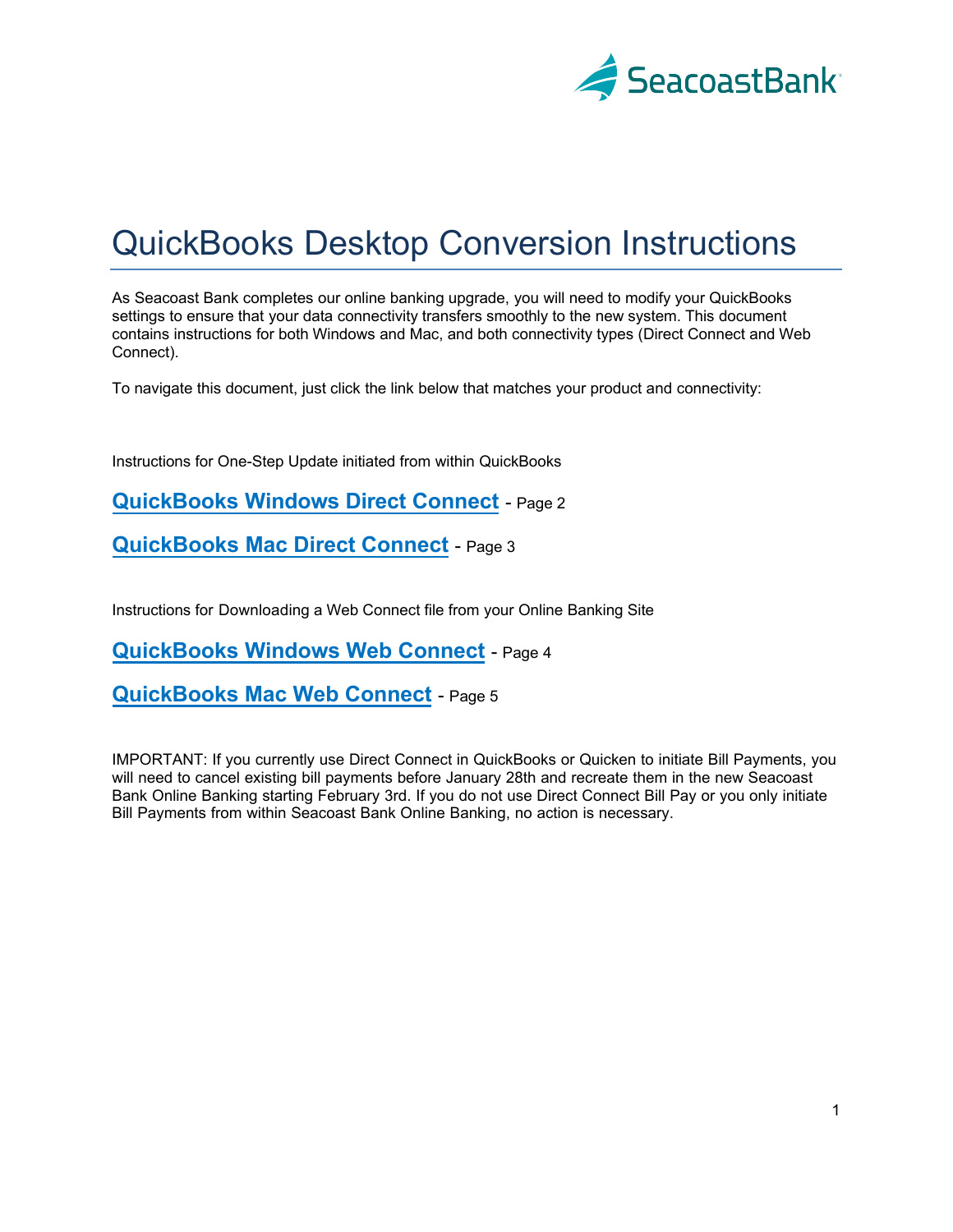

# <span id="page-1-0"></span>**QuickBooks Windows Direct Connect**

Before January 28th:

- 1. Backup QuickBooks Windows Data File & Update.
	- a. Choose **File > Back Up Company > Create Local Backup**.
	- b. Download the latest QuickBooks Update. Go to Help > Update QuickBooks Desktop.
- 2. Complete a final transaction download and match downloaded transactions.
	- a. Complete one last transaction update before the change to get all of your transaction history up to date.
	- b. Accept all new transactions into the appropriate registers. (required)

## On or After February 9th:

- 1. Deactivate online banking connection for accounts connected to Seacoast Bank.
	- a. Choose **Lists** menu > **Chart of Accounts**.
	- b. Right-click on the first account you would like to deactivate and choose **Edit Account**.
	- c. Click the **Bank Feeds Settings** tab in the Edit Account window.
	- d. Select **Deactivate All Online Services** and click **Save & Close**.
	- e. Click **OK** for any alerts or messages that may appear with the deactivation.
	- f. Repeat steps for any additional accounts that apply.
- 2. Reconnect online banking connection for accounts that apply.
	- a. Choose **Lists** menu > **Chart of Accounts**.
	- b. Right-click on an account you would like to activate and choose **Edit Account**.
	- c. Select **Set Up Bank Feeds** on the bottom of the popup screen and select Yes in the dialog box that will appear.
	- d. Enter Seacoast Bank QBDC in the search field and select Continue.
	- e. Enter your Direct Connect credentials. Direct Connect might require credentials that do not match your online banking credentials. Contact Seacoast Bank if your login information does not work.
	- f. Ensure you associate the accounts to the appropriate accounts already listed in QuickBooks. Link to your existing accounts in the drop-down options labeled Select Existing or Create New. **Important: Do NOT select "Create New Account" unless you intend to add a new**

**account to QuickBooks.** If you are presented with accounts you do not want to track in this data file, choose **Do Not Add to QuickBooks**.

g. After all accounts have been matched, click **Next** and then click **Done**.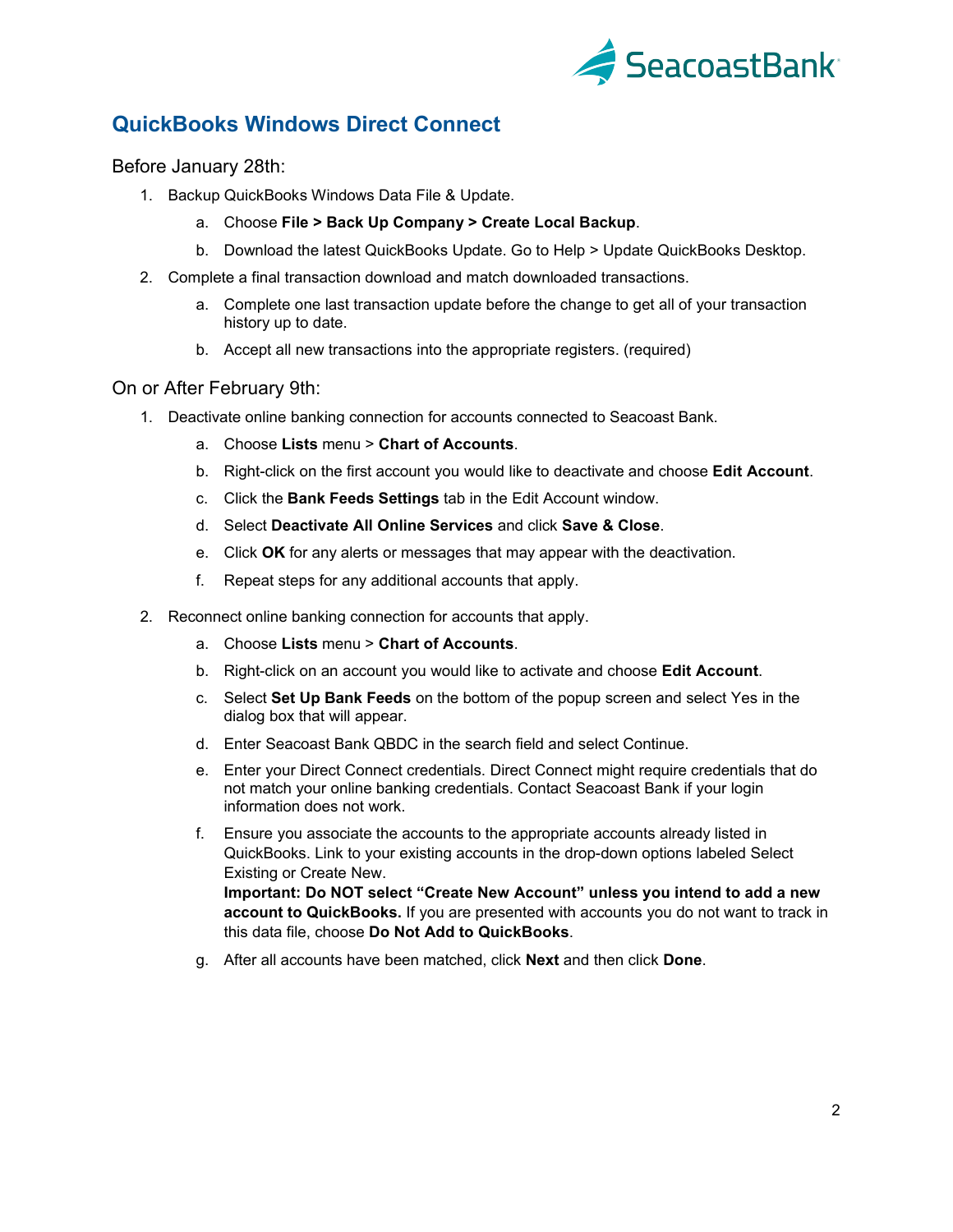

# <span id="page-2-0"></span>**QuickBooks Mac Direct Connect**

Before January 28th:

- 1. Backup QuickBooks Mac Data File & Update the Application.
	- a. Choose **File > Backup**.
	- b. Download the latest QuickBooks Update. Choose **QuickBooks > Check for QuickBooks Updates**.
- 2. Complete a final transaction download.
	- a. Complete last transaction update before the change to get all of your transaction history up to date.
	- b. Accept all new transactions into the appropriate registers. (required)

#### On or After February 9th:

- 1. Deactivate online banking connection for accounts connected to Seacoast Bank.
	- a. Choose **Lists** > **Chart of Accounts**.
	- b. Click the first account you would like to deactivate and choose **Edit > Edit Account**.
	- c. Choose **Online Settings** in the Edit Account window.
	- d. In the Online Account Information window, choose **Not Enabled** from the **Download Transactions** list and click **Save**.
	- e. Click **OK** for any alerts or messages that may appear with the deactivation.
	- f. Repeat steps for any additional accounts that apply.
- 2. Reconnect online banking connection for accounts that apply.
	- a. Choose **Banking > Online Banking Setup**.
	- b. Type Seacoast Bank QBDC in the search field, then click **Next** and follow the instructions in the setup screen
	- c. Select **Yes, my account has been activated for QuickBooks Online Services** in the Online Banking Assistant window. Click **Next**.
	- d. Enter your Direct Connect credentials. Direct Connect might require credentials that do not match your online banking credentials. Contact Seacoast Bank if your login information does not work.
	- e. For each account you wish to download into QuickBooks, click **Select** and **Account** to connect to your existing account's registers.
	- f. Click **Next**, and then click **Done**.
	- g. Repeat this step for each account that you have connected to Seacoast Bank.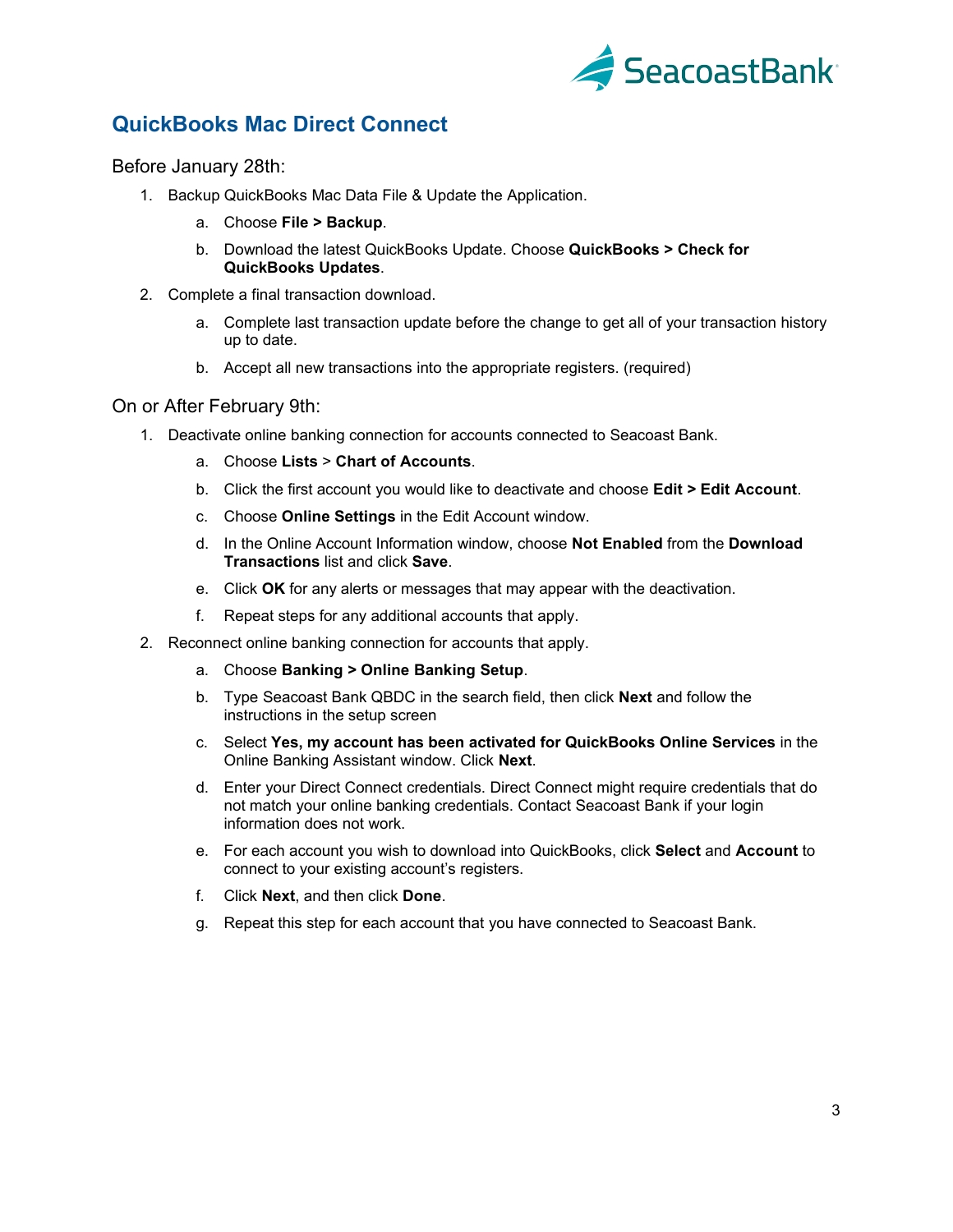

# <span id="page-3-0"></span>**QuickBooks Windows Web Connect**

Before January 28th:

- 1. Backup QuickBooks Windows Data File & Update.
	- a. Choose **File > Back Up Company > Create Local Backup**.
	- b. Download the latest QuickBooks Update. Choose **Help > Update QuickBooks Desktop**.
- 2. Complete a final transaction download and match downloaded transactions.
	- a. Complete one last transaction update before the change to get all of your transaction history up to date.
	- b. Accept all new transactions into the appropriate registers. (required)

## On or After February 9th:

- 1. Deactivate online banking connection for accounts connected to Seacoast Bank.
	- a. Choose **Lists** menu > **Chart of Accounts**.
	- b. Right-click the first account you want to deactivate and choose **Edit Account**.
	- c. Click the **Bank Feeds Settings** tab in the Edit Account window.
	- d. Select **Deactivate All Online Services** and click **Save & Close**.
	- e. Click **OK** for any alerts or messages that may appear with the deactivation.
	- f. Repeat steps for any additional accounts that you need to deactivate.
- 2. Reconnect online banking connection for accounts that you deactivated.
	- a. Log in to Seacoast Bank Online Banking and download your transactions to a QuickBooks (.qbo) file.

**Note: Take note of your last successful upload.** Duplicate transactions can occur if you have overlapping transaction dates in the new transaction download.

- b. In QuickBooks, choose **File > Utilities > Import > Web Connect Files**. Locate your saved Web Connect file and select to import.
- c. In the Select Bank Account dialog select **Use an existing QuickBooks account**. **Important: Do NOT select "Create a new QuickBooks account" unless you intend to add a new account to QuickBooks.**
- d. In the drop-down list, choose your QuickBooks account(s) and click **Continue**. Confirm by selecting **OK**.